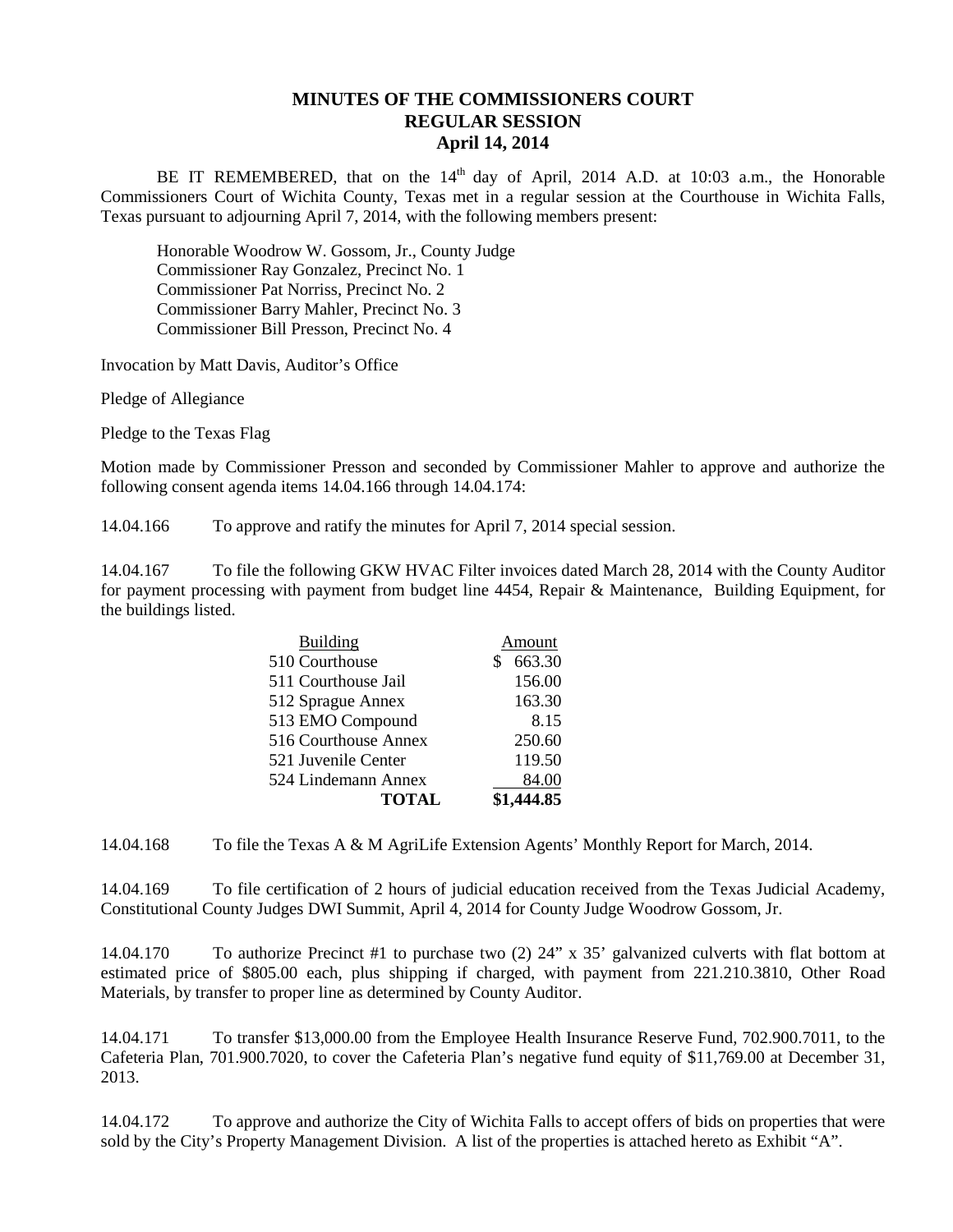14.04.173 To approve and authorize the City of Wichita Falls to accept offers to purchase additional property, for less than the "struck off" price as follows:

- 1) 0.5 Acres, Block 13, South Side Acres Addition, AKA 115 Barry Lane Tax appraised value \$ \$1,970.00 Offer Price \$800.00
- 2) .397 Acres (more or less) Block 25 B, Lively Addition, AKA 3200 Southwest Drive Tax appraised value \$8,232.00 Offer Price \$3,000.00
- 3) Lot 3, Block 6, Vista Heights Addition, AKA 2904 Hill Tax appraised value \$1,035.00 Offer Price \$300.00

14.04.174 To transfer funds as needed for the 2013 GASB 34 required allocation of Worker's Compensation expense to each department based on payroll. Funds will be transferred in the following order:

- 1) From within the departmental budget's Salaries and Benefits Major Category.
- 2) From the department's Supplies and Operations Major Category.
- 3) If there are not sufficient funds remaining in the departmental budget, transfer from General Fund Non-Departmental Contingencies.

Most departments have sufficient funds within the Salaries and Benefits Major Category to cover the WC charge:

- Dept. 406 Emergency Management will transfer funds from 406 Supplies & Operations.
- Dept.  $440 30<sup>th</sup>$  District Court will transfer funds from 440 Supplies & Operations.
- Dept.  $442 89<sup>th</sup>$  District Court will transfer funds from 442 Supplies & Operations.
- Dept. 444 CCL #1 will transfer funds from 444 Supplies & Operations.
- Dept. 455 Justice of the Peace Pr 1 Pl 1 will transfer funds from 455 Supplies & Operations.
- Dept. 458 Justice of the Peace Pr 3 will transfer funds from 458 Supplies & Operations.
- Dept. 459 Justice of the Peace Pr 4 will transfer funds from 459 Supplies & Operations.
- Dept. 510 Courthouse Facility will transfer funds from 510 Supplies & Operations.
- Dept. 551 Constable Precinct #2 will transfer funds from 551 Supplies & Operations.
- Dept. 224 Road & Bridge Precinct #4 will transfer funds from 224 Supplies & Operations.
- Dept. 237 County Wide Records Mgt. will transfer funds from 237 Supplies & Operations.

These two departments will require a transfer from Non Departmental Contingencies:

Dept. 446 – CCL Probate Auditor will transfer funds from 100.409.4902 Non Dept. Contingencies.

Dept 550 – Constable Pr 1 will transfer funds from 100.409.4902 No Dept. Contingencies.

Motion carried unanimously.

14.04.175 Motion made by Commissioner Norriss and seconded by Commissioner Gonzalez to approve the emergency and regular bills for payment.

Motion carried unanimously.

14.04.176 Motion made by Commissioner Norriss and seconded by Commissioner Gonzalez to accept the quarterly report from the Wichita County District Attorney's Office regarding bond forfeiture collections. The report is attached hereto as Exhibit "B".

Motion carried unanimously.